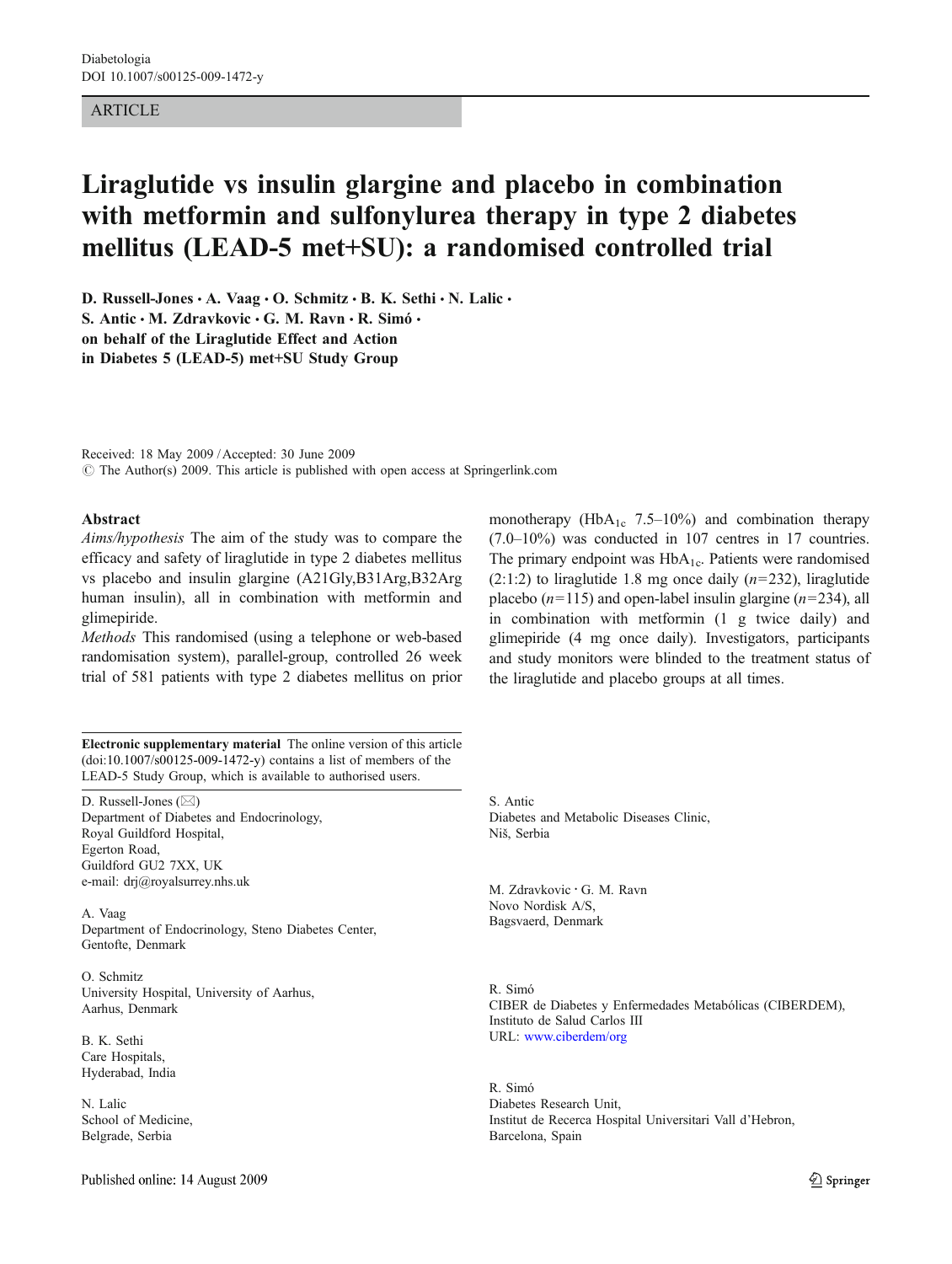Results The number of patients analysed as intention to treat were: liraglutide  $n=230$ , placebo  $n=114$ , insulin glargine  $n=$ 232. Liraglutide reduced  $HbA_{1c}$  significantly vs glargine (1.33% vs 1.09%; −0.24% difference, 95% CI 0.08, 0.39; p= 0.0015) and placebo (−1.09% difference, 95% CI 0.90, 1.28;  $p$ <0.0001). There was greater weight loss with liraglutide vs placebo (treatment difference –1.39 kg, 95% CI 2.10, 0.69;  $p=0.0001$ ), and vs glargine (treatment difference −3.43 kg, 95% CI 4.00, 2.86; p<0.0001). Liraglutide reduced systolic BP (-4.0 mmHg) vs glargine (+0.5 mmHg; −4.5 mmHg difference, 95% CI 6.8, −2.2; p=0.0001) but not vs placebo  $(p=0.0791)$ . Rates of hypoglycaemic episodes (major, minor and symptoms only, respectively) were 0.06, 1.2 and 1.0 events/patient/year, respectively, in the liraglutide group (vs 0, 1.3, 1.8 and 0, 1.0, 0.5 with glargine and placebo, respectively). A slightly higher number of adverse events (including nausea at 14%) were reported with liraglutide, but only 9.8% of participants in the group receiving liraglutide developed anti-liraglutide antibodies.

Conclusions/interpretation Liraglutide added to metformin and sulfonylurea produced significant improvement in glycaemic control and bodyweight compared with placebo and insulin glargine. The difference vs insulin glargine in  $HbA_{1c}$  was within the predefined non-inferiority margin.

Trial registration: ClinicalTrials.gov NCT00331851 Funding: The study was funded by Novo Nordisk A/S.

Keywords DPP-4 . Exenatide . Incretin . Insulin glargine . LEAD-5

## Abbreviations

| AACE          | American Association of Clinical         |
|---------------|------------------------------------------|
|               | Endocrinologists                         |
| ACE           | American College of Endocrinology        |
| <b>ADA</b>    | American Diabetes Association            |
| AEs           | Adverse events                           |
| <b>ANCOVA</b> | Analysis of covariance                   |
| DPP-4         | Dipeptidyl peptidase 4                   |
| $GLP-1$       | Glucagon-like peptide-1                  |
| <b>GSRS</b>   | Gastrointestinal Symptoms Rating Scale   |
| LDL-C         | Low density lipoprotein-cholesterol      |
| <b>NGSP</b>   | National Glycohemoglobin Standardization |
|               | Program                                  |
| <b>OGLA</b>   | Oral glucose-lowering drug               |
| PG            | Plasma glucose                           |
| <b>PPG</b>    | Postprandial plasma glucose              |
| <b>TTT</b>    | Treat to target                          |
| <b>VAS</b>    | Visual analogue scale                    |
|               |                                          |

## Introduction

Type 2 diabetes mellitus is a progressive multi-system disease in which individuals exhibit varying degrees of declining beta cell function, insulin resistance and a failure to suppress postprandial glucagon secretion. It is associated with an array of co-morbidities and potentially devastating complications. Currently available therapies do not adequately control glycaemia in the long term as they do not address the issue of declining beta cell function and do not impact positively on weight or cardiovascular concerns associated with the disease. Furthermore, such therapies often comprise complex treatment and titration regimens and can increase the risk of hypoglycaemia and undesirable effects such as oedema and weight gain [\[1\]](#page-8-0).

Glucagon-like peptide-1 (GLP-1) is a naturally occurring incretin hormone with a wide range of physiological actions that make it a potent blood-glucose-lowering agent with the potential to modify the natural history of type 2 diabetes [\[2](#page-8-0)]. In animal models, native GLP-1 stimulates beta cell proliferation, inhibits apoptosis in vitro (which may increase beta cell mass and function) and may have a number of cardiovascular and other benefits [[3\]](#page-8-0). The glucose-lowering actions of GLP-1 are glucose dependent, which limits the risk of hypoglycaemia [\[4](#page-8-0)]. However, its very short half-life, consequent to its rapid metabolism by the enzyme dipeptidyl peptidase-4 (DPP-4), limits its therapeutic potential [\[2](#page-8-0)].

Liraglutide is a once-daily human GLP-1 analogue with a high degree (97%) of amino-acid-sequence identity with native human GLP-1 [\[5](#page-8-0)]. The molecule has a half-life of 13 h making it suitable for once-daily subcutaneous administration [[6](#page-8-0)–[8\]](#page-8-0). Clinical data from early clinical trials demonstrate that liraglutide reduces blood glucose, bodyweight and systolic blood pressure (SBP) [\[9](#page-8-0)].

The objective of the present study was to compare the efficacy and safety of liraglutide with that of self-titrated basal insulin glargine (A21Gly,B31Arg,B32Arg human insulin) in patients with type 2 diabetes not adequately controlled with metformin and glimepiride.

# Methods

# Design overview

This 26 week randomised, parallel-group, placebo-controlled study (with liraglutide placebo and open-label insulin glargine arms) was carried out in adult patients with type 2 diabetes.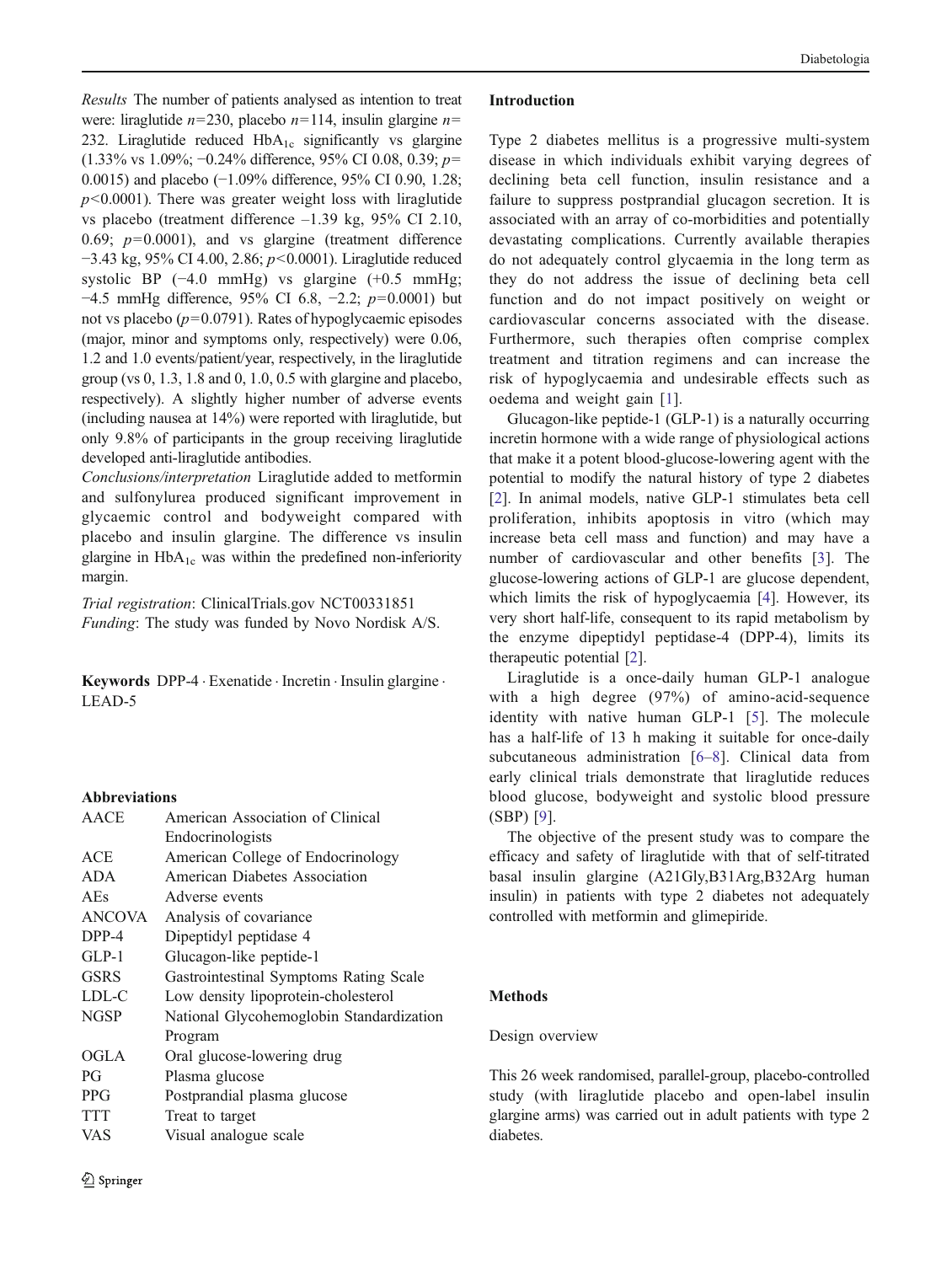## <span id="page-2-0"></span>Setting and participants

The 581 randomised patients in this multicentre (107 sites), multinational (17 countries) trial were 18–80 years old, with type 2 diabetes treated with oral glucose-lowering drugs (OGLAs) (94–95% combination therapy) (Table 1) for at least 3 months before screening. General inclusion criteria included:  $HbA_{1c}$  level of 7.5–10% if on OGLA monotherapy or 7–10% if on OGLA combination therapy, and BMI $\leq$ 45kg/m<sup>2</sup>. Patients were excluded if they: had used insulin within 3 months prior to the trial (except for short-term treatment for intercurrent illness); had impaired hepatic or renal function, clinically significant cardiovascular disease, proliferative retinopathy or maculopathy, hypertension (≥180/100 mmHg) or cancer; were pregnant; experienced recurrent hypoglycaemia or hypoglycaemia unawareness; were seropositive for hepatitis B antigen or hepatitis C antibody; or used any drugs except for OGLAs that could affect blood glucose levels. The trial was conducted in accordance with the Declaration of Helsinki and ICH Good Clinical Practice. Written informed consent was obtained from patients prior to commencement of the trial, and protocols and consent forms were approved by the local health authorities, the local independent ethics committees and institutional review boards (Electronic supplementary material [ESM]).

## Randomisation and interventions

Randomisation (using a telephone or web-based randomisation system) followed a 6 week run-in period during which participants were placed on a standard combination therapy with metformin and glimepiride: forced metformin and glimepiride dose escalation over 3 weeks followed by a 3 week maintenance period. Participants already on 2 g

Table 1 Patient baseline characteristics

metformin and sulfonylurea therapy could proceed directly to the maintenance regimen at the discretion of the investigator. During the dose-escalation period, doses of metformin and glimepiride were increased by up to 2 g/day and 4 mg/day, respectively.

Patients were randomised if they met the inclusion criteria, had received glimepiride (4 mg) and metformin (2 g) treatment for at least 3 weeks and had a fasting plasma glucose (FPG) between 7.5 and 12.8 mmol/l after the 6 week run-in. All patients were stratified at randomisation based on their previous therapy (OGLA monotherapy or combination therapy).

Patients were randomly allocated to three interventions (2:1:2) to receive: once-daily liraglutide (blinded); oncedaily liraglutide placebo (blinded) or once-daily insulin glargine (open-labelled; sanofi-aventis, Paris, France), all in combination with metformin and glimepiride (open-labelled). Liraglutide and liraglutide placebo were supplied by Novo Nordisk A/S (Bagsvaerd, Denmark). Investigators, participants and study monitors were blinded to the treatment status of the liraglutide and placebo groups at all times.

## Dosing

The 1.8 mg liraglutide dose selected for this study was based on previously completed phase 2 dose-range-finding studies [[9\]](#page-8-0). After randomisation, patients in the liraglutide group underwent a 2 week dose escalation, starting at 0.6 mg once daily with weekly increments of 0.6 mg, reaching a final daily dose of 1.8 mg by the end of the second week; daily placebo injections were matched for volume. After the 2 week dose-escalation period the liraglutide dose was fixed for 24 weeks. Trial medication was administered by subcutaneous injection in the abdomen, thigh or upper arm using a pre-filled pen device (with

| Characteristic                                                     | Liraglutide | Placebo     | Insulin glargine | $p$ value* |  |
|--------------------------------------------------------------------|-------------|-------------|------------------|------------|--|
| Male/female $(\%)$                                                 | 57:43       | 49:51       | 60:40            | 0.142      |  |
| Age (years)                                                        | 57.6 (9.5)  | 57.5 (9.6)  | 57.5 (10.5)      | 0.968      |  |
| Duration of diabetes (years)                                       | 9.2(5.8)    | 9.4(6.2)    | 9.7(6.4)         | 0.773      |  |
| Previously on monotherapy: combination therapy at screening $(\%)$ | 6:94        | 5:95        | 5:95             | 0.802      |  |
| Fasting plasma glucose (mmol/l)                                    | 9.1(2.1)    | 9.4(2.0)    | 9.1(2.0)         | 0.444      |  |
| $HbA_{1c}$ (%)                                                     | 8.3(0.9)    | 8.3(0.9)    | 8.2(0.9)         | 0.293      |  |
| Body mass index $(kg/m2)$                                          | 30.4(5.3)   | 31.3(5.0)   | 30.3(5.3)        | 0.290      |  |
| Weight (kg)                                                        | 85.5 (19.4) | 85.7 (16.7) | 85.0 (17.9)      | 0.999      |  |
| Systolic blood pressure (mmHg)                                     | 135(15.0)   | 133(14.0)   | 133(14.7)        | 0.244      |  |
| Diastolic blood pressure (mmHg)                                    | 80.8(9.1)   | 80.4(9.3)   | 80.5(8.0)        | 0.962      |  |
|                                                                    |             |             |                  |            |  |

Values are mean (SD)

 $*p>0.05$  indicates no significant difference between the three treatments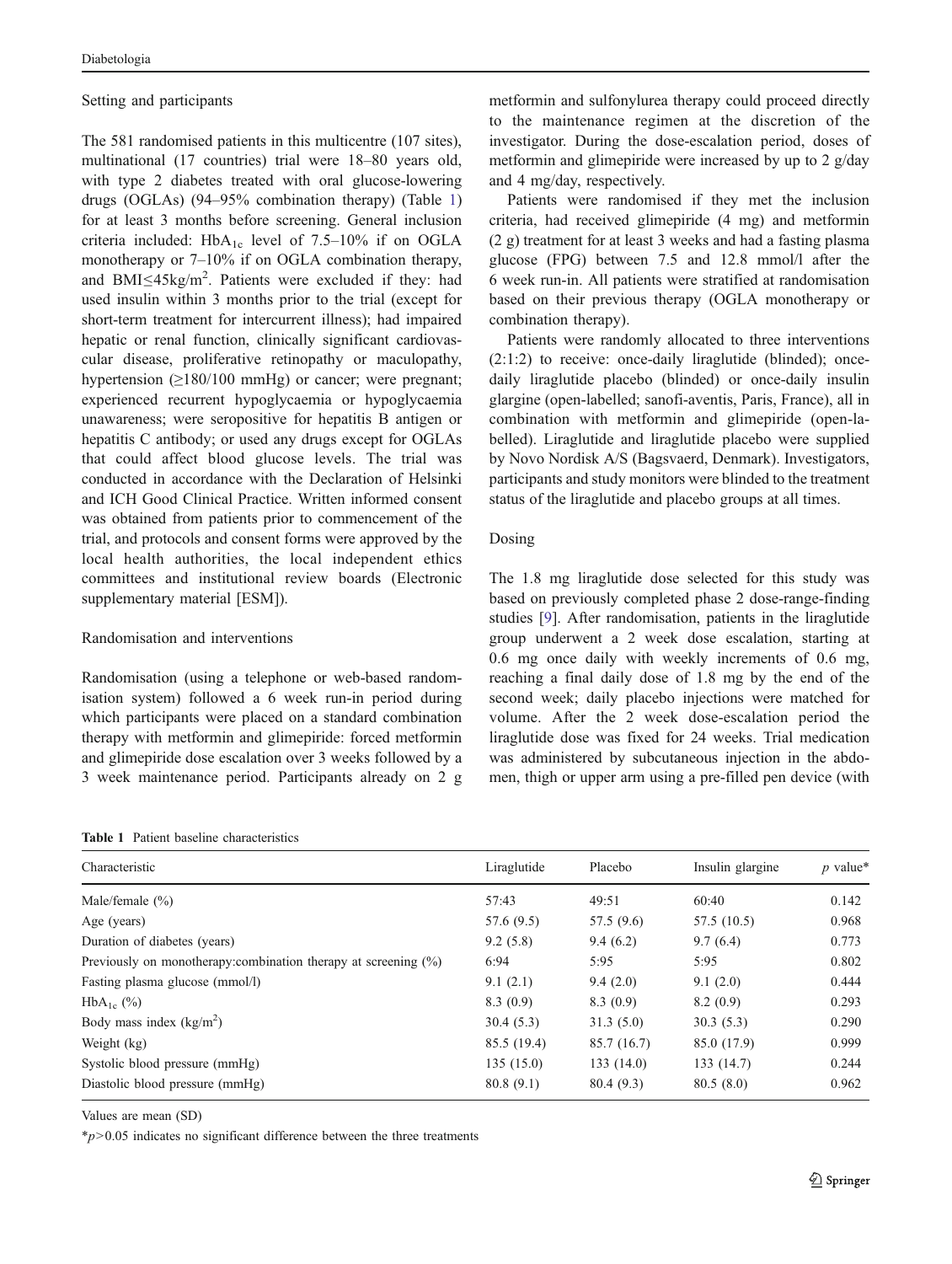a NovoFine 30G disposable needle; Novo Nordisk). The injection could be administered at any time of the day. Participants were encouraged to inject liraglutide during the same overall time period on a day-to-day basis.

Reduction of glimepiride dose from 4 mg to 2 mg was allowed after randomisation if necessitated by adverse events (AEs) or hypoglycaemia.

As in similar previous studies [\[10](#page-8-0), [11](#page-8-0)], insulin glargine (100 IU/ml injected once daily with OptiSet; sanofi-aventis) was titrated by patients following instruction by the investigator according to a specific and widely adopted dosing algorithm for insulin glargine based on fasting concentration of blood glucose (adapted from A Trial comparing Lantus Algorithms to achieve Normal blood glucose Targets in patients with Uncontrolled blood Sugar [AT-LANTUS]) [\[11\]](#page-8-0). The starting dose of insulin glargine was numerically equivalent to the highest FPG value in mmol/l over the previous 7 days (e.g. if the FPG measure was 10 mmol/l, the initial glargine dose would be 10 IU). This facilitated ease of initiation in this patient-driven titration. During the first 8 weeks of treatment, the dose was titrated twice weekly by the participant, based on self-measured FPG, aiming for a target value of FPG≤5.5 mmol/l. After 8 weeks of treatment, the frequency of monitoring and titration was at the investigator's discretion, but at minimum the insulin glargine dose was adjusted at the 12 and 18 week visits. The investigator reviewed the doses and these could be changed at his/her discretion. The injection could be administered at any time of the day, but the selected time of the day remained the same throughout the trial.

## Treatment allocation

Participants eligible for randomisation were assigned to liraglutide, liraglutide placebo or insulin glargine in a 2:1:2 randomisation pattern. At screening, all participants were given a 6 digit participant number. At randomisation, eligible participants were allocated to one of the three treatment groups using a telephone- or web-based randomisation system. Participants were stratified by whether they were treated with monotherapy or combination therapy for their diabetes at screening. A block size of five was defined for both groups. The blinded electronic-sealed codes were accessible to the investigators, affiliate and international product safety personnel or any other relevant party who might have had a need for breaking the treatment code; for example, for safety or regulatory purposes. Break of the code was performed through the telephone- or web-based randomisation system via an emergency code-break call. Novo Nordisk trial personnel, international product safety personnel, and the investigator received a notification generated by the interactive voice response system/ interactive web response system via an emergency code-break call.

#### Outcomes and follow-up

The primary efficacy outcome measure was change in whole blood  $HbA_{1c}$  after 26 weeks of treatment. The secondary outcome measures included changes in bodyweight, waist circumference, FPG, eight point plasma glucose (PG) profiles, beta cell function (proinsulin to C-peptide ratio) and BP.

 $HbA_{1c}$  was measured (at baseline and at weeks 12, 18 and 26) using high-performance liquid chromatography according to an assay certified by the National Glycohemoglobin Standardization Program (NGSP). Self-measurement of PG from capillary samples was performed using a Medisense Precision Xtra/MediSense Optimum glucose meter (Abbott, Maidenhead, UK) that used test strips calibrated to plasma values. Insulin and C-peptide were measured in serum using a chemiluminescence immunoassay. Proinsulin was measured in serum using an enzyme-linked immunosorbent assay. Glucagon was measured by RIA in aprotinin-treated plasma.

Safety assessments included hypoglycaemic episodes based on symptoms and PG  $(\leq 3.1 \text{ mmol/l})$ . Episodes requiring third-party medical assistance were classified as major. Liraglutide antibodies were measured by radioprecipitation assay using 125I-labelled liraglutide tracer and polyethylene glycol precipitation. Vital signs, ECG, calcitonin and biochemical and haematology measures were recorded. All AEs, either observed by the investigator or reported spontaneously by the participants, were recorded by the investigator. The participants were asked at each post-screening visit or contact with the site if they had had any AEs (including changes in concomitant illness or new illnesses) since the last evaluation. The participant was asked: 'Have you experienced any problems since the last contact?'

The trial comprised a 2 week screening period followed by a 3 week dose-escalation period, a 3 week maintenance period and then a 26 week treatment period. The follow-up period was 1 week. In total the participants attended nine visits at the site and had two telephone contacts (week 1 and 4 post-randomisation) during the trial duration of a maximum of 36 weeks. At screening, the participants were assigned a unique participant number. Inclusion and exclusion criteria were reviewed prior to randomisation. The randomisation criteria were reviewed at the randomisation visit. At each visit, information was collected and/or procedures performed according to the protocol. Patients recorded information in diaries between the visits to be reviewed at each visit. Week 26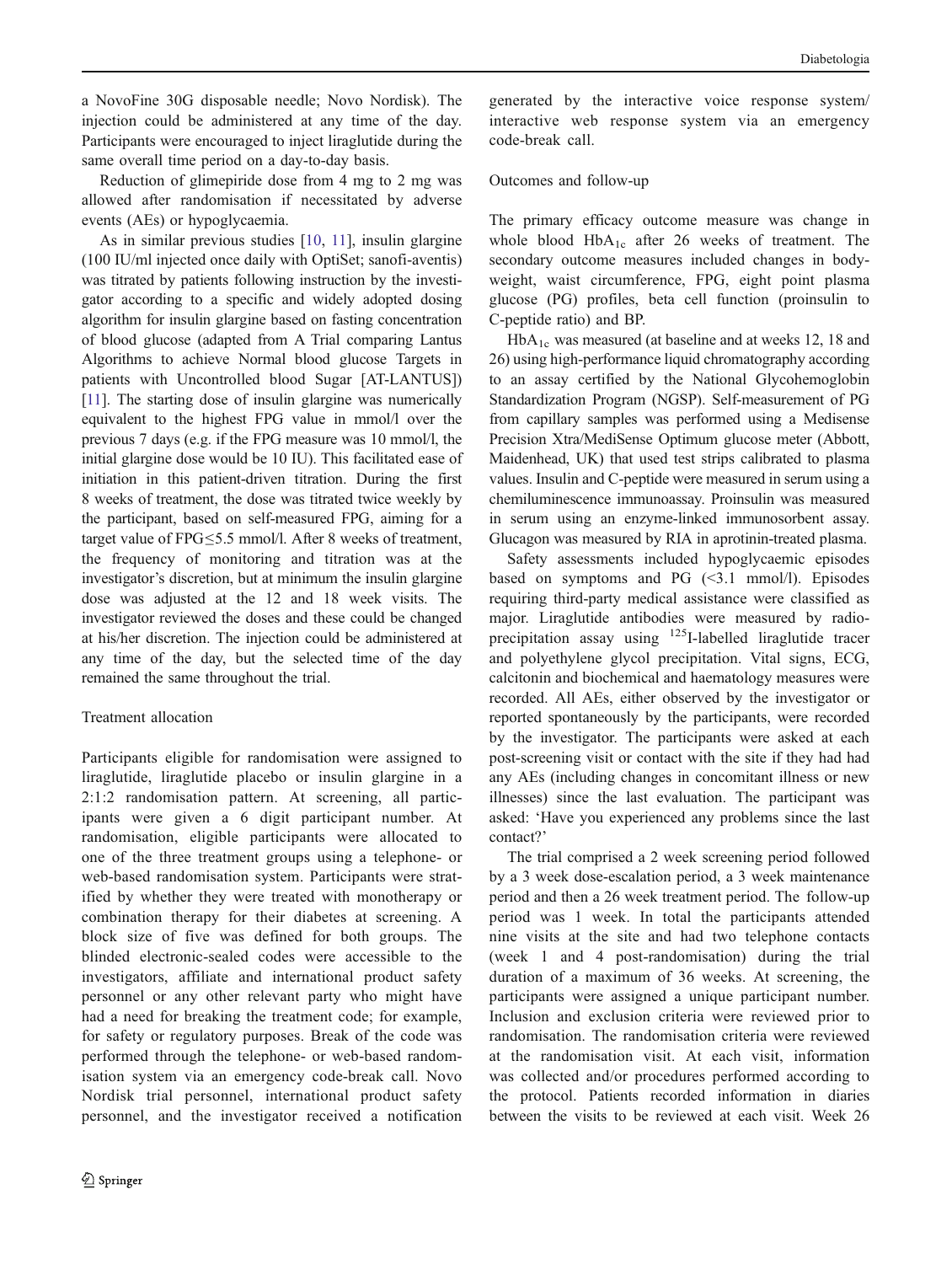was the end-of-trial visit for completers, who also attended a follow-up visit (week 27). Participants with a confirmed FPG reading >13.3 mmol/l at week 8 or thereafter and no intercurrent treatable illness were withdrawn from the study.

#### Statistical analyses

The data were analysed for the intent-to-treat population, defined as patients who were exposed to at least one dose of trial product(s) after randomisation. For the primary endpoint,  $HbA_{1c}$ , the statistical analysis was also performed without the last observation carried forward on the perprotocol population (participants completing the study without significant protocol violations) (ESM Table 1). Each endpoint was analysed using an analysis of covariance (ANCOVA) model with treatment, pre-treatment and country as fixed effects and baseline as the covariate. Missing baseline values were not imputed; that is, participants without a baseline value were excluded from the primary analysis. Post-baseline missing values were replaced using last observation carried forward. Sample size calculations were based on predicted  $HbA_{1c}$  and bodyweight after 26 weeks of treatment.

The study was powered against the primary endpoint change in  $HbA_{1c}$ . The non-inferiority margin against glargine was set to 0.4% and the difference to detect superiority against placebo was set to 0.5%. In addition the study was powered to detect a 3% difference in weight. The combined power was greater than 85%.

For superiority and non-inferiority of liraglutide vs comparators, hierarchical tests were conducted. The primary endpoint was the change from baseline in  $HbA_{1c}$  after 26 weeks of treatment. A sequential testing procedure was employed to protect the overall type 1 error rate. First, superiority of liraglutide to that of placebo had to be declared, then non-inferiority against glargine was tested and, if declared, superiority was tested. Finally, a test for superiority of insulin glargine vs placebo was performed.

The proportion of participants achieving  $HbA_{1c}$  targets (American Diabetes Association [ADA] target: <7% [\[12](#page-8-0)]; American Association of Clinical Endocrinologists [AACE] target  $\leq 6.5\%$  [\[13](#page-8-0)]) was compared between treatments using a logistic regression model with treatment as fixed effect and baseline  $HbA_{1c}$  as a covariate. Hypoglycaemic episodes were analysed using a generalised linear model including treatment and country as fixed effects. Other safety data were compared by descriptive statistics. Values are expressed as means  $\pm$  SD unless otherwise noted; significance was set at  $p<0.05$ . For the primary analysis (non-inferiority/superiority) the level of significance was 2.5% (one-sided test) and 5% (two-sided test).

### Results

Demographics and disposition

A total of 973 patients were screened, 581 were randomised and 522 completed the study (Fig. [1](#page-5-0)). The highest withdrawal rate was seen in the placebo group, which was mainly driven by withdrawal because of ineffective therapy at a level of 11.3%. AE withdrawals occurred for 4.7% (liraglutide), 0.9% (placebo) and 2.1% (insulin glargine) of participants. Treatment groups were well matched (Table [1\)](#page-2-0). The average dose of insulin glargine was 24 IU/day at the end-of-trial visit, giving 20% and 40% of the group reaching an FPG≤5.5 and <6.7 mmol/l, respectively. The average daily doses of glimepiride at the end of the study were 3.4 mg in the liraglutide group, 3.9 mg in the placebo group and 3.6 mg in the insulin glargine group.

## Efficacy

 $HbA<sub>1c</sub>$  After 26 weeks of treatment, the HbA<sub>1c</sub> reduction from baseline with liraglutide was 1.33% (SEM 0.09) (final mean  $HbA_{1c}$  7.0%), with placebo 0.24% (SEM 0.11) (final mean  $HbA_{1c}$  8.1%) and with insulin glargine 1.09% (0.09 SEM) (final mean HbA<sub>1c</sub> 7.2%) (Fig. [2\)](#page-5-0). The lowest  $HbA_{1c}$ level was observed at 12 and 18 weeks for liraglutide and insulin glargine, respectively. Thereafter both groups had a minor increase towards week 26. The reduction in  $HbA_{1c}$ with liraglutide was significantly greater than the reductions observed in both the placebo and insulin glargine groups (treatment differences for liraglutide vs placebo −1.09%, 95% CI  $-1.28$ ,  $-0.90$ ;  $p < 0.0001$  and liraglutide vs insulin glargine  $-0.24\%$ , 95% CI  $-0.39$ ,  $-0.08$ ;  $p=0.0015$ ). The  $HbA_{1c}$  reduction in the insulin glargine group was also significantly greater than in the placebo group (treatment difference  $-0.85\%$ , 95% CI  $-1.04$ ,  $-0.66$ ;  $p < 0.0001$ ). Similar results for  $HbA_{1c}$  were achieved using the perprotocol analysis population (data not shown).

Significantly more patients reached  $HbA_{1c}$  AACE targets of  $\leq 6.5\%$  [\[13](#page-8-0)] and ADA targets of  $\leq 7\%$  [[12\]](#page-8-0) with liraglutide than with either placebo or insulin glargine (ESM Fig. 1).

Bodyweight The mean weight loss from baseline of 1.8 kg (SEM 0.33) achieved in the liraglutide group was significantly superior to the reduction in the placebo group (0.42 kg [SEM 0.39]; weight difference of −1.39 kg, 95% CI  $-2.10$ ,  $-0.69$ ;  $p=0.0001$ ) (Fig. [3](#page-6-0)). Weight increased by 1.6 kg (SEM 0.33) with insulin glargine, resulting in a mean treatment difference of −3.43 kg (95% CI −4.00,  $-2.86$ ;  $p < 0.0001$ ) (Fig. [3\)](#page-6-0). In addition, the reduction in waist circumference for the liraglutide group (1.50 cm) was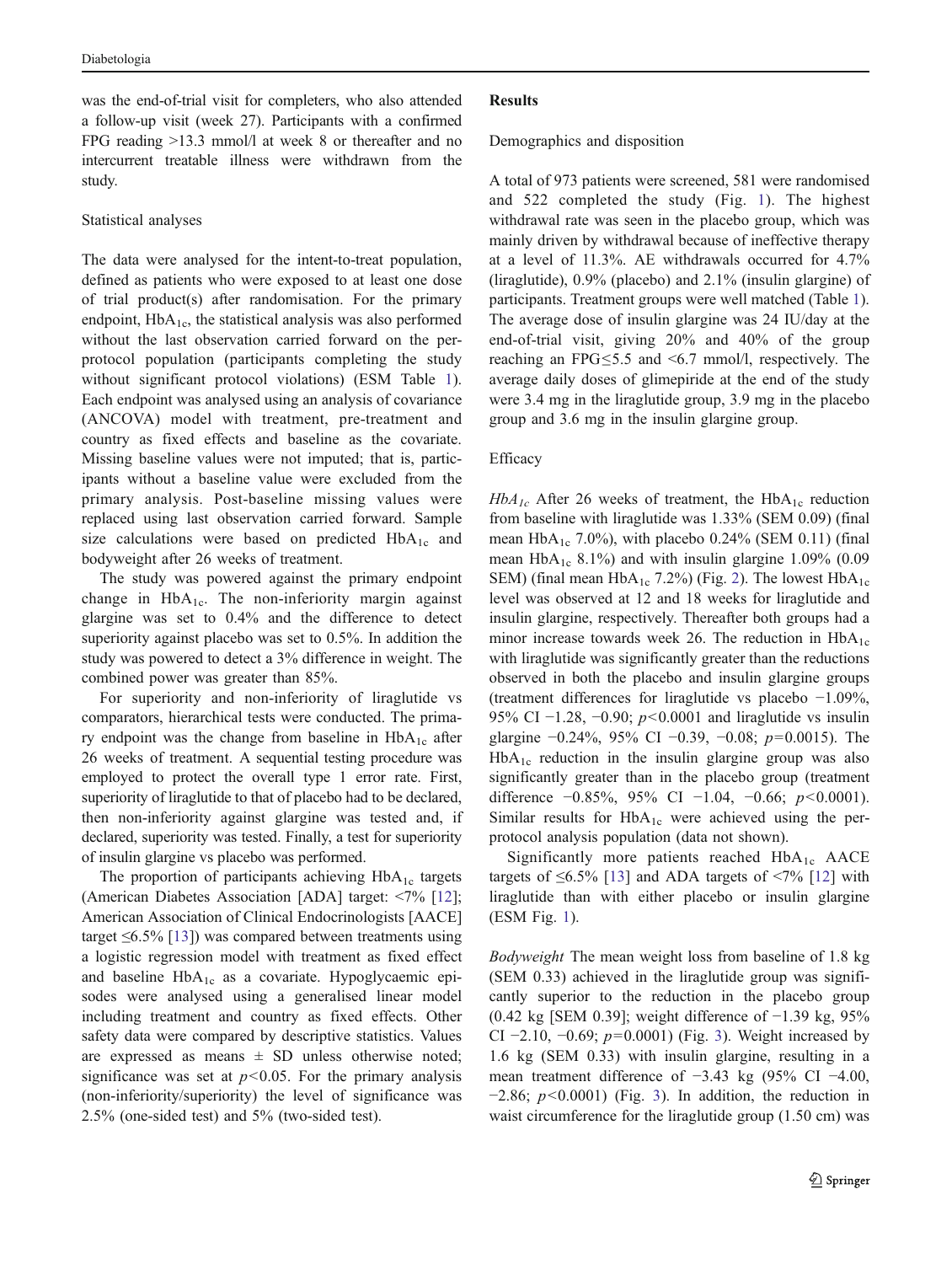<span id="page-5-0"></span>

Fig. 1 Flow of patients through the study

statistically significant compared with the insulin glargine group (0.89 cm increase; treatment difference −2.40 cm, 95% CI  $-3.14$ ,  $-1.65$ ;  $p < 0.0001$ ), but not compared with the placebo group (0.62 cm reduction; treatment difference  $-0.88$  cm, 95% CI −1.81, 0.04; p=0.0608).



Fig. 2 HbA<sub>1c</sub> (%) over time (last observation carried forward, intention-to-treat population). Liraglutide 1.8 mg (squares); glargine (diamonds); placebo (triangles);  $\frac{p}{0.05}$  vs glargine and placebo

Overall, weight loss was independent of nausea, although in the very small number of patients  $(n=8)$  with sustained nausea, there seemed to be a greater weight loss (−3.2 kg).

FPG FPG decreased rapidly with liraglutide (ESM Fig. 2); final reductions in FPG from baseline were 1.55 mmol/l for liraglutide and 1.79 mmol/l for insulin glargine, with an increase of 0.53 mmol/l for placebo. The reduction in mean FPG in the liraglutide group, and the likelihood of achieving ADA targets (FPG 5–7.2 mmol/l) was significantly superior compared with the placebo group (treatment difference for FPG −2.08 mmol/l [95% CI 2.53, −1.64],  $p$  < 0.0001 and odds ratio 4.99, 95% CI 2.65–9.39) but not vs the insulin glargine group.

Postprandial plasma glucose A reduction in postprandial plasma glucose (PPG) from baseline was observed in the liraglutide (1.81 mmol/l) and insulin glargine (1.61 mmol/l) groups, with the reduction with liraglutide being significantly greater than with placebo (0.03 mmol/l; treatment difference  $-1.84$  mmol/l, 95% CI  $-2.36$ ,  $-1.33$ ;  $p < 0.0001$ ) but not vs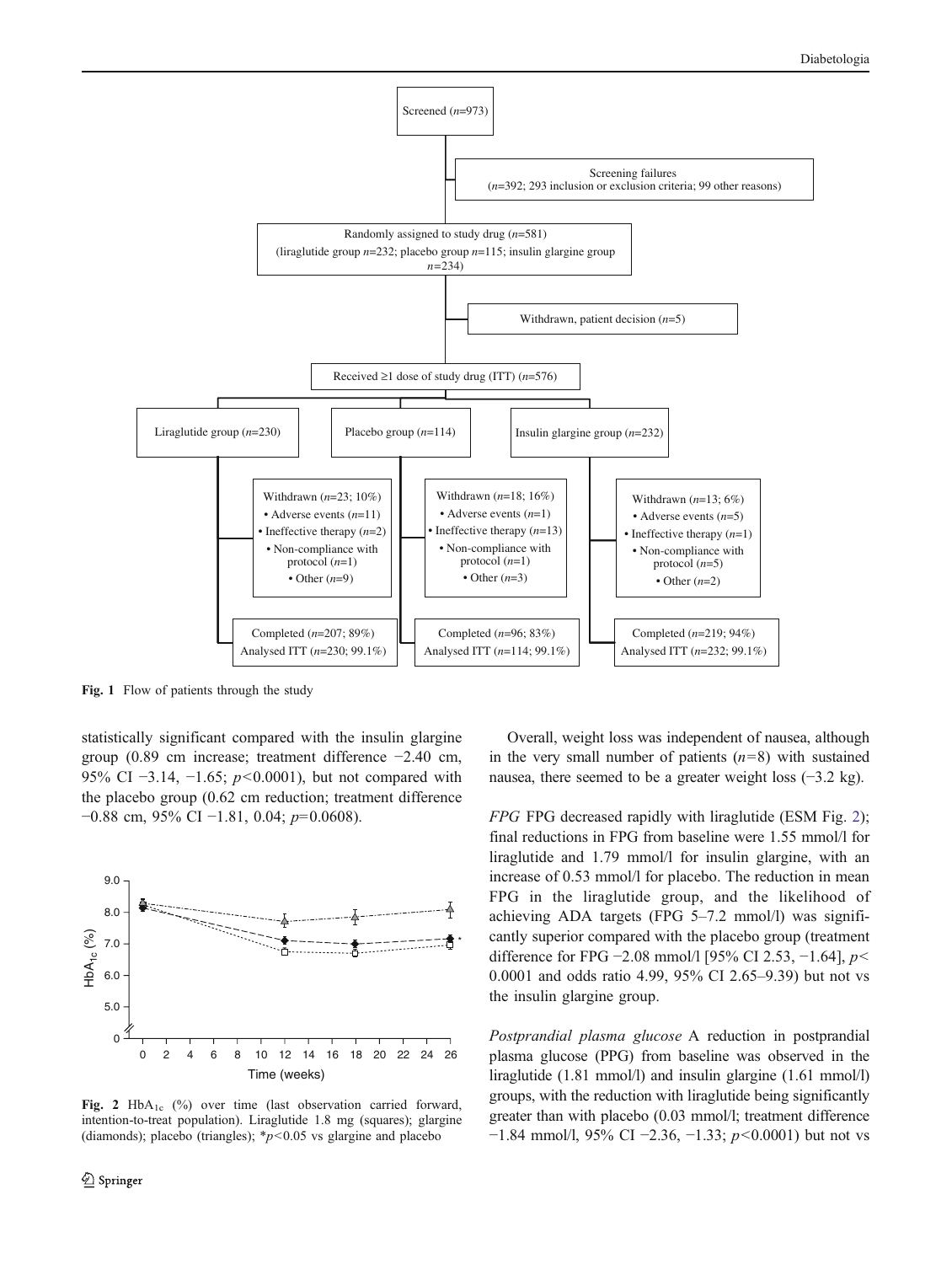<span id="page-6-0"></span>

Fig. 3 a Change in bodyweight over time (mean) (last observation carried forward, intention-to-treat population). Liraglutide 1.8 mg (squares); glargine (diamonds); placebo (triangles). b Change in bodyweight from baseline (mean [SD]) (last observation carried forward, intention-to-treat population). \*Significant vs glargine  $(p<$ 0.0001) and placebo  $(p=0.0001)$ 

insulin glargine. There was a statistically significantly higher likelihood of achieving ADA targets for PPG  $(\leq 10 \text{ mmol/l})$  $(p<0.0001)$  with liraglutide vs placebo.

Beta cell function The proinsulin to C-peptide ratio showed a significant improvement in the liraglutide group compared with the insulin glargine group (treatment difference −0.00366, 95% CI −0.00597, −0.00136;  $p=0.0019$ ) and the placebo group (treatment difference −0.00671, 95% CI  $-0.00964, -0.00377; p<0.0001$ ).

Cardiovascular effects A significant reduction in SBP was observed with liraglutide (4.0 mmHg reduction) compared with insulin glargine  $(0.54 \text{ mmHg})$  increase; treatment difference −4.51 mmHg, 95% CI −6.82, −2.20;  $p=0.0001$ ), but not in comparison with placebo (1.4 mmHg reduction; treatment difference −2.53 mmHg, 95% CI −5.36, 0.29;  $p=0.0791$ ). No significant difference in the reduction in diastolic BP was observed relative to either comparator. Based on the time course of SBP and weight reductions, the reduction in SBP occurred before substantial weight loss.

The pulse rate increased by an estimated mean 2.62 beats/ min in the liraglutide group, 0.08 beats/min in the glargine group (treatment difference 2.54 beats/min; 95% CI 1.10, 3.98;  $p=0.0006$ ) and 0.93 beats/min in the placebo group (treatment difference 1.70 beats/min; 95% CI −0.06, 3.45;  $p=0.0582$ ).

#### Safety

Hypoglycaemic episodes The proportion of patients experiencing minor hypoglycaemia (FPG <3.1 mmol/l) during the treatment period in the liraglutide group (27.4% patients) was not different from the insulin glargine group (28.9%) but higher compared with the placebo group (16.7%). The rate of hypoglycaemic episodes (major, minor and symptoms only, respectively) was 0.06, 1.2 and 1.0 events/patient/year in the liraglutide group; 0, 1.3 and 1.8 events/patient/year in the glargine group; and 0, 1.0 and 0.5 events/patient/year in the placebo group.

Five patients reported major hypoglycaemic events in the liraglutide group (2.2%; only one required medical assistance and none resulted in coma or seizures). None of these was nocturnal. No major events were reported in the glargine group or in the placebo group.

Adverse events The most common AEs in the liraglutide group were gastrointestinal and of mild or moderate severity (mainly nausea) (Table [2\)](#page-7-0). Altogether, four patients withdrew within 2 weeks with a gastrointestinal AE. Nausea occurred in 14% of patients in the liraglutide group, decreasing after 1–3 weeks of treatment and reaching a stable level (1.5%) after 14 weeks; diarrhoea occurred in 10% of patients and vomiting in 7%.

Although AEs were reported more frequently for the liraglutide group, serious AEs were reported less frequently in the liraglutide group  $(4\%)$  than in the placebo  $(7\%)$  and insulin glargine groups (7%). No case of pancreatitis was reported. A summary of AEs has been provided as ESM Table 2.

After 26 weeks there was a comparable and significant increase in calcitonin levels for both liraglutide and insulin glargine vs placebo. The estimated mean calcitonin level at 26 weeks was within the normal range for participants treated with both liraglutide and insulin glargine. Antibodies to liraglutide were present in 9.8% of patients in the liraglutide group. The antibodies did not appear to alter the glucose-lowering effect of liraglutide.

### Discussion

In this study, we found that liraglutide, administered once daily, was statistically superior to placebo in combination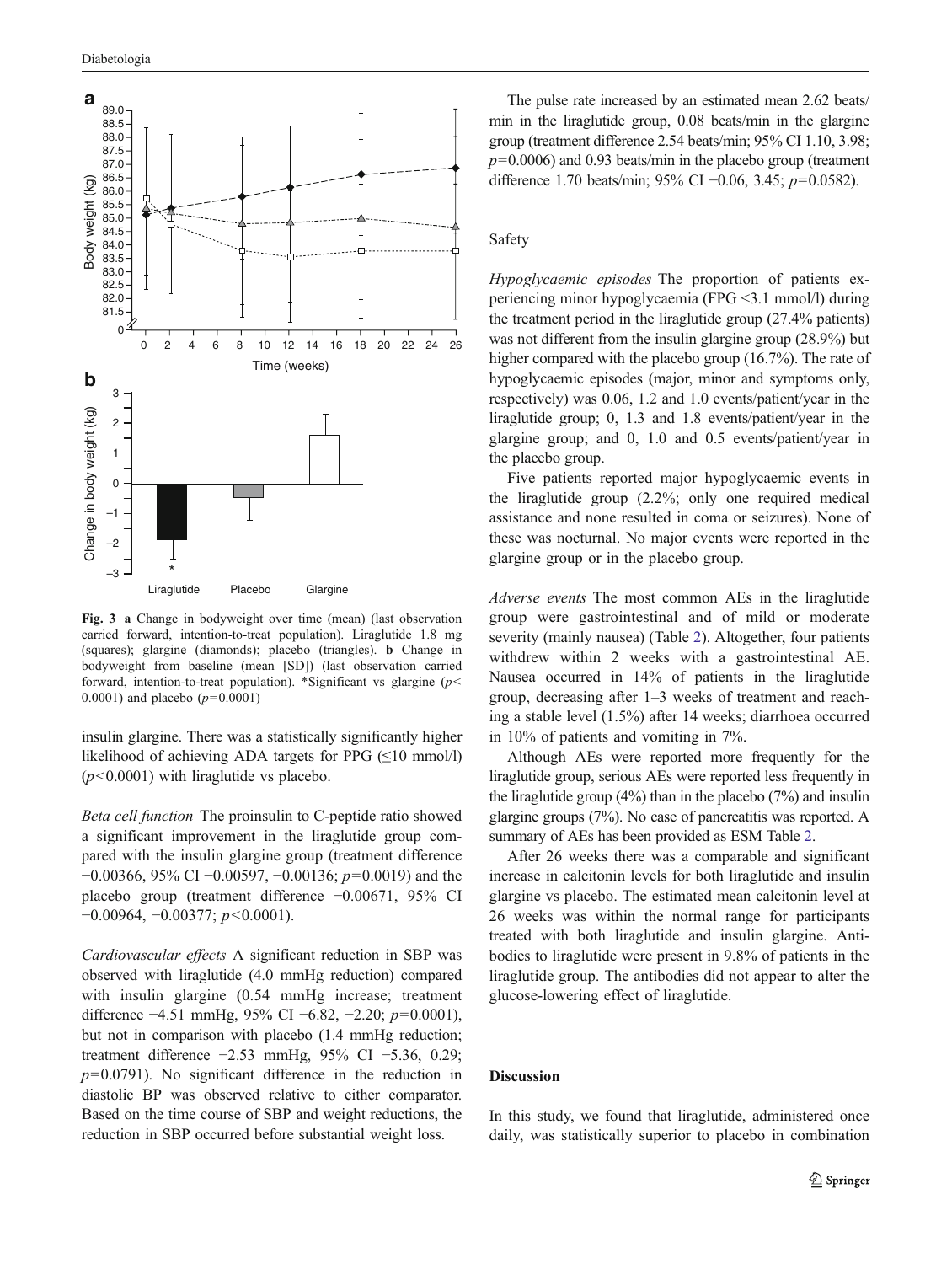<span id="page-7-0"></span>Table 2 Individual adverse events with frequency >5%

| Adverse event   | Liraglutide      |               |    | Placebo          |               |                |                  | Insulin glargine |    | $p$ value* |
|-----------------|------------------|---------------|----|------------------|---------------|----------------|------------------|------------------|----|------------|
|                 | $\boldsymbol{n}$ | $\frac{0}{0}$ | E  | $\boldsymbol{n}$ | $\frac{0}{0}$ | E              | $\boldsymbol{n}$ | $\%$             | E  |            |
| Nausea          | 32               | 13.9          | 41 | 4                | 3.5           | $\overline{4}$ | 3                | 1.3              | 3  | < 0.0001   |
| Diarrhoea       | 23               | 10.0          | 29 | 6                | 5.3           | 7              | 3                | 1.3              | 6  | < 0.0001   |
| Dyspepsia       | 15               | 6.5           | 16 |                  | 0.9           |                | $\overline{4}$   | 1.7              | 4  | 0.0042     |
| Vomiting        | 15               | 6.5           | 18 | 4                | 3.5           | $\overline{4}$ |                  | 0.4              | 1  | 0.0005     |
| Nasopharyngitis | 21               | 9.1           | 23 | 10               | 8.8           | 10             | 26               | 11.2             | 32 | 0.6864     |
| Headache        | 22               | 9.6           | 33 | 9                | 7.9           | 14             | 13               | 5.6              | 18 | 0.2687     |

 $p > 0.05$  indicates no significant difference between the three treatments

 $E$ , number of events;  $n$ , number of patients experiencing the AE; %, percentage experiencing adverse event

with metformin and glimepiride in patients whose diabetes was inadequately controlled on these OGLAs. And while a statistically significant difference vs insulin glargine was also observed, this is of uncertain clinical relevance. Patients were more likely to meet ADA and AACE  $HbA_{1c}$ targets with liraglutide compared with insulin glargine. In addition, beta cell function also improved with liraglutide. Major hypoglycaemic events were observed in the liraglutide group, and not in the placebo and insulin glargine arms. The present study is the first study comparing a 24 h-acting GLP-1 analogue with the basal insulin glargine and therefore provides information as to treatment choices in patients requiring further intensification of therapy following treatment with metformin and a sulfonylurea.

The  $HbA_{1c}$  reduction from baseline with liraglutide in the present study was in line with that reported by Vilsbøll and colleagues in a smaller phase 2 study, where reductions of 1.45 percentage points were achieved from similar baseline HbA<sub>1c</sub> levels of 8.1–8.5% [[9\]](#page-8-0). In a study similar to the ours, Heine and co-workers compared the exendinbased GLP-1 agonist exenatide and insulin glargine but found no difference in change in  $HbA_{1c}$  between the two agents (HbA<sub>1c</sub> reduction of 1.11% with both agents) [\[10](#page-8-0)].

Insulin glargine in this study lowered  $HbA_{1c}$  by 1.09% vs baseline. This reduction in  $HbA_{1c}$ , and the dose of insulin used, was comparable with other insulin glargine titration trials where titration is driven by patients, and not via intense patient–carer contact schedules [\[10](#page-8-0), [14](#page-8-0)–[17](#page-9-0)]. Studies such as AT-LANTUS [[11\]](#page-8-0) and Glycemic Optimization with Algorithms and Labs at Point of Care (GOAL A1c) [\[18](#page-9-0)] show that patients can be encouraged to use higher insulin doses with slightly higher end-of-study  $HbA_{1c}$  levels than were achieved in the present study (although baseline  $HbA_{1c}$  levels were higher). Where more intensive titration is undertaken and insulin doses have been pushed higher, studies have achieved somewhat greater reductions in  $HbA_{1c}$  at the expense of concomitantly higher levels of hypoglycaemia (and weight gain) [\[14](#page-8-0)–[21](#page-9-0)]. Nevertheless, the insulin glargine doses in this study are valid as they were consistent with documented real-life scenarios and so the data shown actually represent the most likely clinical expectations. It would, however, be interesting to compare liraglutide and glargine using a treat-totarget approach in future studies, perhaps standardising non-pharmacological interventions such as lifestyle and patient education.

We found no significant difference between fasting and postprandial control between liraglutide and insulin glargine. The postprandial data are in contrast to data from a recently conducted study where a flattening of the postprandial curve in the 5 h period after a standardised meal was observed [\[22\]](#page-9-0). In addition to its effect on glycaemic control, liraglutide treatment resulted in significant weight loss compared with placebo (−1.4 kg difference) and a favourable weight difference compared with insulin glargine  $(-3.4 \text{ kg})$ . This is consistent with previous liraglutide studies [[9\]](#page-8-0) where the weight loss vs placebo was in a similar range.

As with previous liraglutide studies [[23\]](#page-9-0), a reduction in SBP was observed vs insulin glargine, but not in comparison with placebo. Based on the time course of SBP and weight reductions, the reduction in SBP occurred before substantial weight loss occurred. The mechanism underlying the reduction in SBP observed in patients with type 2 diabetes treated with liraglutide is unknown, but it has been demonstrated that infusion of native GLP-1 increases natriuresis in humans [\[24\]](#page-9-0). The long-term safety of liraglutide and its impact on micro- and cardiovascular outcomes are yet to be established (as is also the case for metformin and sulfonylurea).

Although gastrointestinal AEs were reported more frequently for the liraglutide group, they were mainly mild to moderate and transient. This is in line with a study where patient self-assessments of gastrointestinal side effects with liraglutide were mainly reported in the first weeks after initiation [[25\]](#page-9-0). In particular, the withdrawal rate in the present study was low and only very few cases included gastrointestinal side effects. In addition, the superior efficacy and positive impact of liraglutide on weight and weight concern have been associated with clinically important improvements in physical and emotional domains of quality of life regardless of AEs [\[26](#page-9-0)].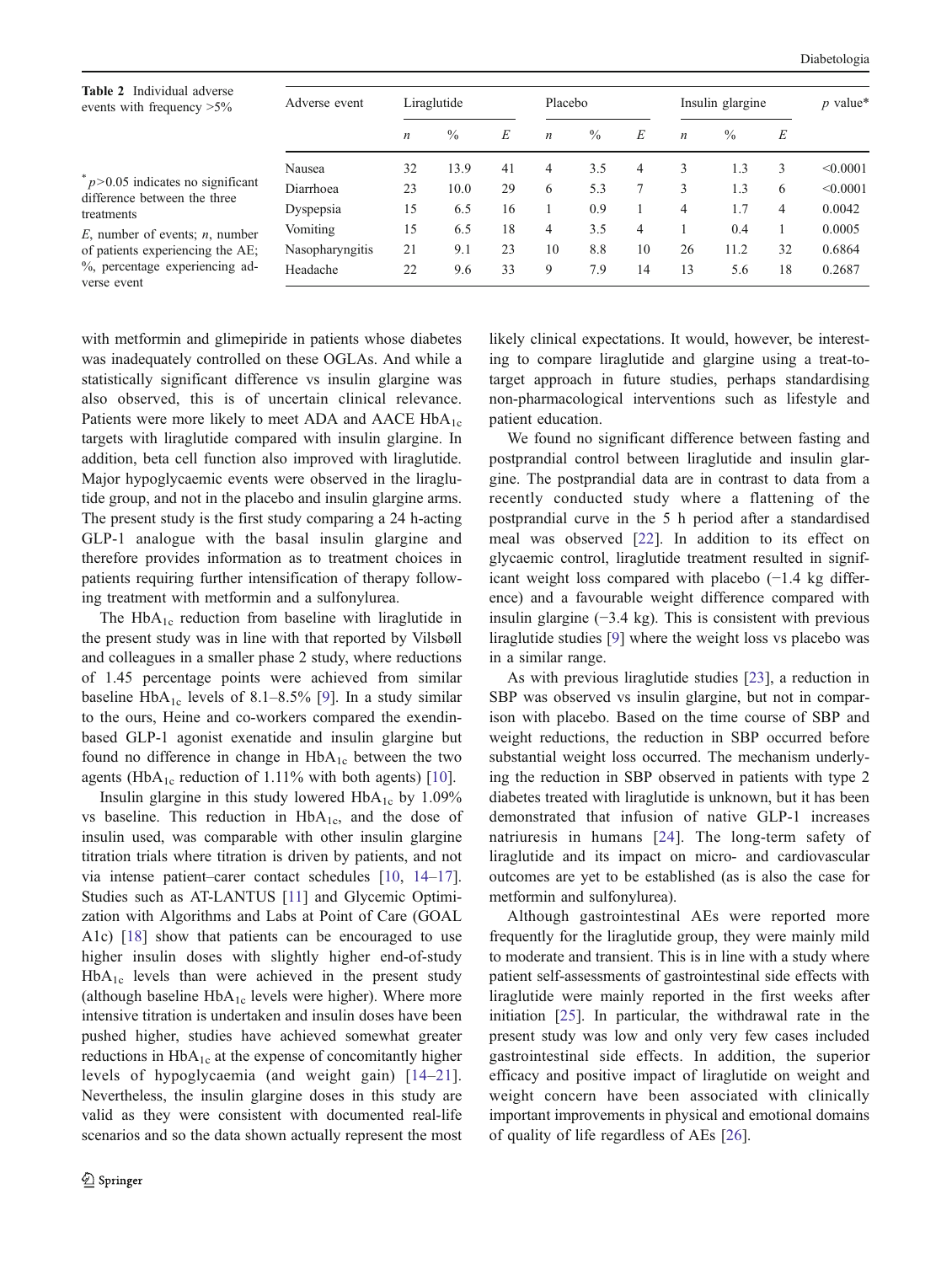<span id="page-8-0"></span>Overall rates of hypoglycaemia were higher in the liraglutide group as compared with the placebo group, but not different from the insulin glargine group. Five participants treated with liraglutide reported six major hypoglycaemic events. The combination of a sulfonylurea with a GLP-1 analogue increases the risk of hypoglycaemia, as has also been reported with exenatide [10, [27,](#page-9-0) [28](#page-9-0)]. As also observed in the present study, an increased risk of major hypoglycaemic events has been seen in studies where liraglutide has been combined with a sulfonylurea [\[29](#page-9-0)]. The mechanism behind this may reflect an uncoupling of the glucose-dependent insulin secretion of GLP-1 when com-bined with a sulfonylurea [[30](#page-9-0)]. A low frequency of participants with liraglutide antibodies was observed; these antibodies did not appear to reduce the efficacy of liraglutide.

There are certain limitations of this trial that need to be considered. These include the open-label design of the insulin glargine arm, the relatively short duration of treatment assessed and the need for titration of insulin glargine dose in the third study arm (although proven titration algorithms were followed). Furthermore, the study participants had not previously been treated with insulin.

In conclusion, this 26 week trial demonstrated that the once-daily human GLP-1 analogue liraglutide added to combination therapy with metformin and glimepiride in patients with type 2 diabetes resulted in statistically significant superior glycaemic control compared with insulin glargine, but the difference was within the predefined non-inferiority margin of 0.4 percentage points. Liraglutide resulted in weight loss, in contrast with placebo and with insulin glargine, which caused weight gain. Major hypoglycaemic events were reported in five participants treated with liraglutide.

Acknowledgements The study was funded by Novo Nordisk A/S. All authors have been involved at each draft stage, and have seen and approved the final draft for submission. In collaboration with the investigators, Novo Nordisk was responsible for the study design, protocol, statistical analysis plans, oversight, analysis and reporting of the results. Data were recorded at the clinical centres and maintained by the sponsor. The LEAD-5 met+SU study group had full access to the data. Final responsibility for the decision to submit the manuscript for publication was with the authors, including those from Novo Nordisk. The authors gratefully acknowledge the assistance of the LEAD-5 met+SU-study group, their staff, clinical trial personnel, and the participants for participating in the study. We thank J. Beeso of Watermeadow Medical plc for medical writing services, which were financially supported by Novo Nordisk.

Duality of interest statement The authors have the following potential competing interests to declare. D. Russell-Jones: research support, Novo Nordisk. A. Vaag: member of Novo Nordisk advisory panel; consultant to Novo Nordisk; employee of Novo Nordisk; research support, Novo Nordisk. O. Schmitz: member of Amylin Pharmaceuticals advisory panel. B. K. Sethi: none reported. N. Lalic: none reported. S. Antic: none reported. M. Zdravkovic: employee of Novo Nordisk; spouse,

Speakers Bureau and stock/shareholder, Novo Nordisk. G. M. Ravn: employee of Novo Nordisk. R. Simó: none reported.

Open Access This article is distributed under the terms of the Creative Commons Attribution Noncommercial License which permits any noncommercial use, distribution, and reproduction in any medium, provided the original author(s) and source are credited.

#### References

- 1. Turner RC, Cull CA, Frighi V, Holman RR (1999) Glycemic control with diet, sulphonylurea, metformin, or insulin in patients with type 2 diabetes mellitus: progressive requirement for multiple therapies (UKPDS 49). UK Prospective Diabetes Study (UKPDS) Group. JAMA 281:2005–2012
- 2. Holst JJ (2002) Therapy of type 2 diabetes mellitus based on the actions of glucagon-like peptide-1. Diabetes Metab Res Rev 18:430–441
- 3. Holst JJ (2007) The physiology of glucagon-like peptide 1. Physiol Rev 87:1409–1439
- 4. Nauck MA, Meier JJ, Creutzfeldt W (2003) Incretins and their analogues as new antidiabetic agents. Drug News Perspect 16:413–422
- 5. Knudsen LB, Nielsen PF, Huusfeldt PO et al (2000) Potent derivatives of glucagon-like peptide-1 with pharmacokinetic properties suitable for once daily administration. J Med Chem 43:1664–1669
- 6. Elbrønd B, Jakobsen G, Larsen S et al (2002) Pharmacokinetics, pharmacodynamics, safety and tolerability of a single dose of NN2211, a long-acting glucagon-like peptide 1 derivative, in healthy male patients. Diabetes Care 25:1398–1404
- 7. Agersø H, Jensen LB, Elbrønd B, Rolan P, Zdravkovic M (2002) The pharmacokinetics, pharmacodynamics, safety and tolerability of NN2211, a new long-acting GLP-1 derivative, in healthy men. Diabetologia 45:195–202
- 8. Degn KB, Juhl CB, Sturis J et al (2004) One week's treatment with the long-acting GLP-1 derivative, liraglutide (NN2211), markedly improves 24-h glycemia, alpha- and beta-cell function and reduces endogenous glucose release in patients with type 2 diabetes. Diabetes 53:1187–1194
- 9. Vilsbøll T, Zdravkovic M, Le-Thi T et al (2007) Liraglutide, a long-acting human glucagon-like peptide-1 analog, given as monotherapy significantly improves glycemic control and lowers body weight without risk of hypoglycemia in patients with type 2 diabetes. Diabetes Care 30:1608–1610
- 10. Heine RJ, Van Gaal L, Johns D, Mihm MJ, Widel MH, Brodows RG, for the GWAA Study Group (2005) Exenatide vs insulin glargine in patients with suboptimally controlled type 2 diabetes: a randomized trial. Ann Intern Med 143:559–569
- 11. Davies M, Storms F, Shutler S, Bianchi-Biscay M, Gomis R, for the ATLANTUS study group (2005) Improvement of glycemic control in participants with poorly controlled type 2 diabetes: comparison of two algorithms using insulin glargine. Diabetes Care 28:1282–1288
- 12. American Diabetes Association (2008) Standards of medical care in diabetes—2008. Diabetes Care 31(Suppl 1):S12–S54
- 13. AACE Diabetes Mellitus Clinical Practice Guidelines Task Force (2007) American Association of Clinical Endocrinologists medical guidelines for clinical practice for the management of diabetes mellitus. Endocr Pract 13(Suppl 1):1–66
- 14. Rosenstock J, Schwartz SL, Clark CM Jr, Park GD, Donley DW, Edwards MB (2001) Basal insulin therapy in type 2 diabetes: 28 week comparison of insulin glargine (HOE 901) and NPH insulin. Diabetes Care 24:631–636